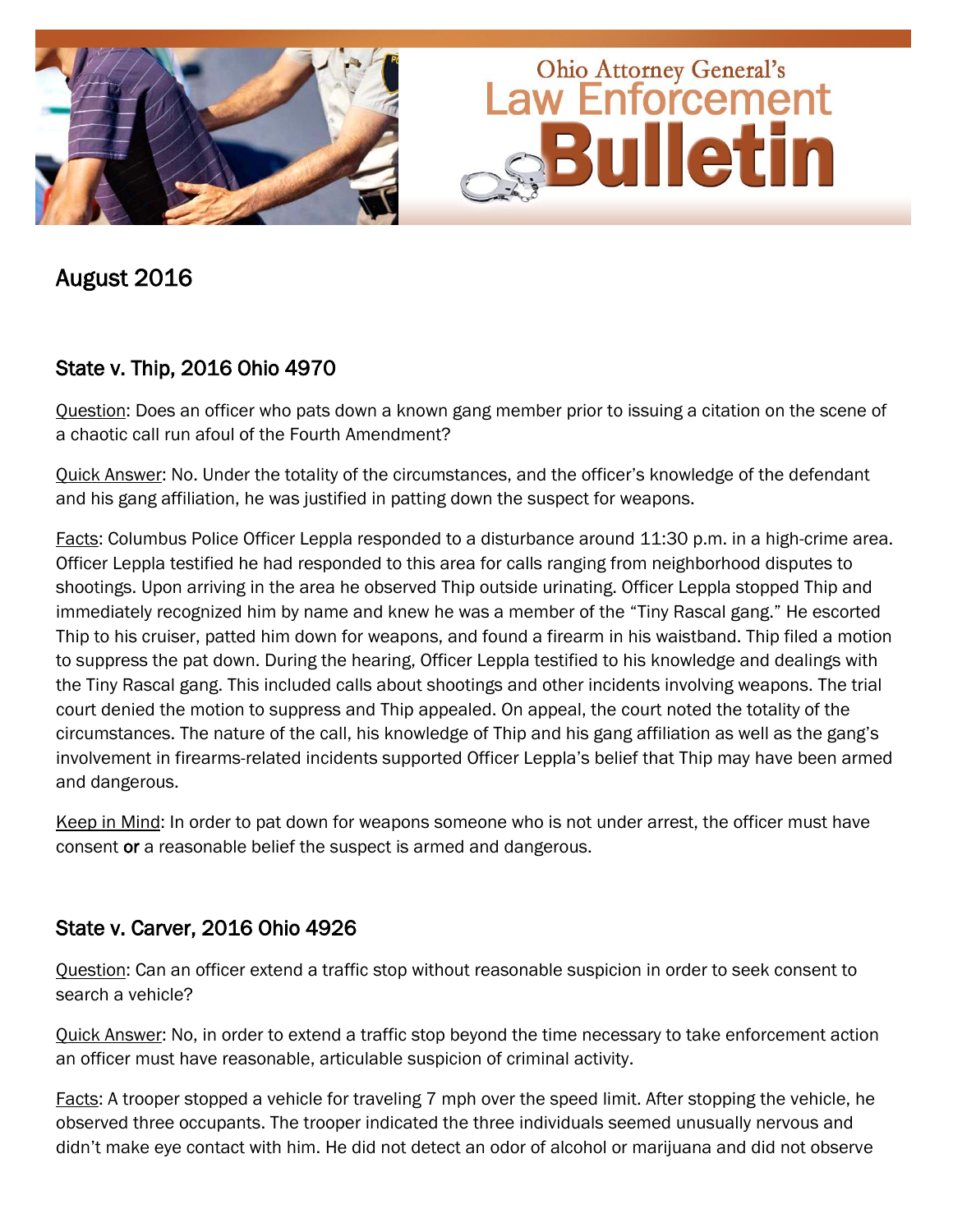any contraband in the vehicle. He asked for and ran all of their identifications, finding no outstanding issues. He did note the driver, Carver, had two prior drug offenses on his record. Approximately 30 minutes after the stop, the trooper asked Carver to exit the vehicle and told him he was giving him a warning. Instead of issuing the warning at that point, the trooper continued the questioning of Carver and then sought and received consent to search. The search revealed two hypodermic needles, a small amount of hashish, and another hypodermic needle and spoon with heroin residue inside Carver's sock. Carver filed a motion to suppress; the motion was denied by the trial court. On appeal, the appellate court overruled the trial court and suppressed the consent and subsequent search. The appeals court noted that at the conclusion of checking identifications, aside from nervousness and Carver's prior drug offenses, there was no justification in the continuation of the detention. The court advised that the continued detention negated the consent to search later obtained by the trooper.

Keep in Mind: Officers may only extend the duration of a traffic stop beyond the time it takes to take enforcement action when there is reasonable, articulable suspicion to believe the occupants are engaged in criminal activity, or the person consents to the continued detention after it is apparent they are otherwise free to leave.

## State v. Clelland, 2016 Ohio 4827

Question: Does an officer's subjective intent in questioning someone turn a consensual encounter into an investigative detention?

Quick Answer: No, the test for determining whether an encounter is consensual is objective, not subjective.

Facts: Officer Smith drove by Clelland and observed him sitting on a guardrail near a school in the hot sun. Approximately 45 minutes later he observed Clelland in the same spot. He pulled up near him and started a conversation while still seated in his cruiser. When he asked his name, Clelland misspelled it. Upon asking for his Social Security number, Clelland provided a seven-digit number. Asked if he had any outstanding warrants, Clelland replied, "Yeah, I think I do." When Officer Smith's partner opened his door, Clelland fled on foot. Upon apprehending Clelland, officers found crack cocaine on his person. Clelland filed a motion to suppress, which was denied by the trial court. He appealed, arguing the police officer's subjective intent in questioning him rendered the encounter a seizure. The court noted the proper test is an objective one. Based on the facts -- the officers were seated in a cruiser; they didn't activate their lights or siren; they remained seated with weapons holstered until Clelland admitted to having warrants -- the court upheld the denial of the motion to suppress.

Keep in Mind: In determining whether an encounter is consensual, it is important to consider whether a reasonable person in the suspect's position would feel free to leave.

## State v. Dowty, 2016 Ohio 4719

Question: Does the Ohio Revised Code require a motorist to signal for at least 100 feet when turning from a private parking lot onto a roadway?